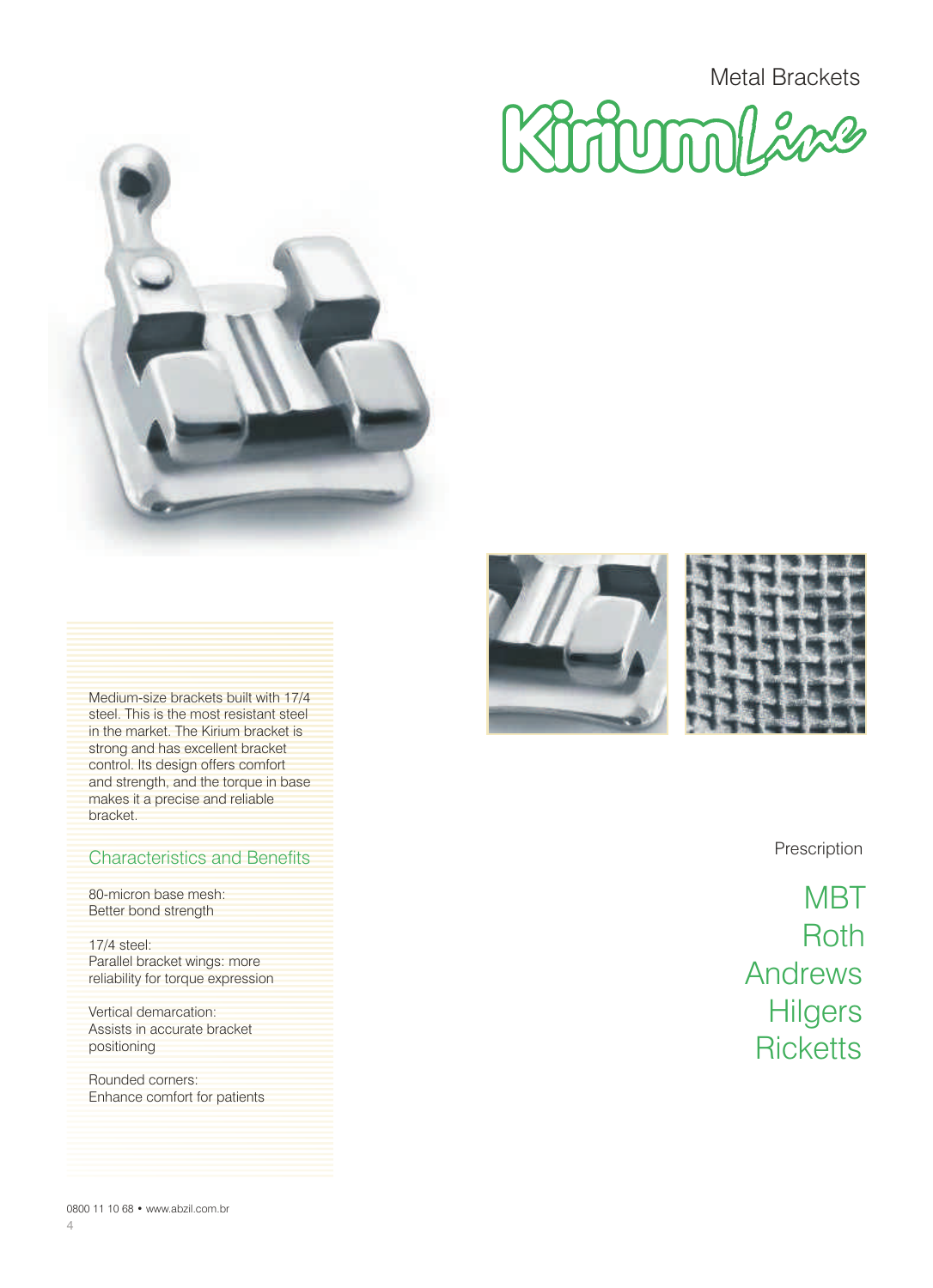

#### U1R U1L U2R U2L U3R-X U3L-X U45R-X U45L-X The upper 1st and 2 nd bicuspids are similar brackets as they have the same torque. Such brackets can be bonded on the contralateral side as they feature zero degree angulation.  $U = UPPER$  $L =$  LOWER L4R-X L4L-X L5R-X L5L-X L3R-X L3L-X L12-R Mini L<sub>12</sub>-L Mini L12-R L12-L The lower 1st and 2nd bicuspids are not similar brackets. The lower 2nd bicuspid bracket has a dash on the bracket wing distal to the bracket slot to differentiate it from the lower 1st bicuspid. The bracket base of the lower 2nd bicuspid is larger than the bracket base of the lower 1st bicuspid.. **Central** Permanent identification: recessed distogingival ID dot Lateral Permanent identification: recessed distogingival ID dot Cuspids with hook Permanent identification: recessed distogingival ID dot \*Available without hook 1<sup>st</sup> and 2<sup>nd</sup> bicuspids with hook Permanent identification: recessed distogingival/mesial ID dot \*Available without hook Incisors Color: orange Cuspids with hook Permanent identification: recessed distogingival ID dot \*Available without hook 1<sup>st</sup> bicuspids with hook Permanent identification: recessed distogingival ID dot \*Available without hook  $2<sup>nd</sup>$  bicuspids with hook Permanent identification: recessed distogingival ID dot \*Available without hook Incisors Mini (Optional) Color: orange

Bracket prescription mentioned below presents an extra ID on its base with its initial letter carved on it. The Roth prescription does not have the extra ID.



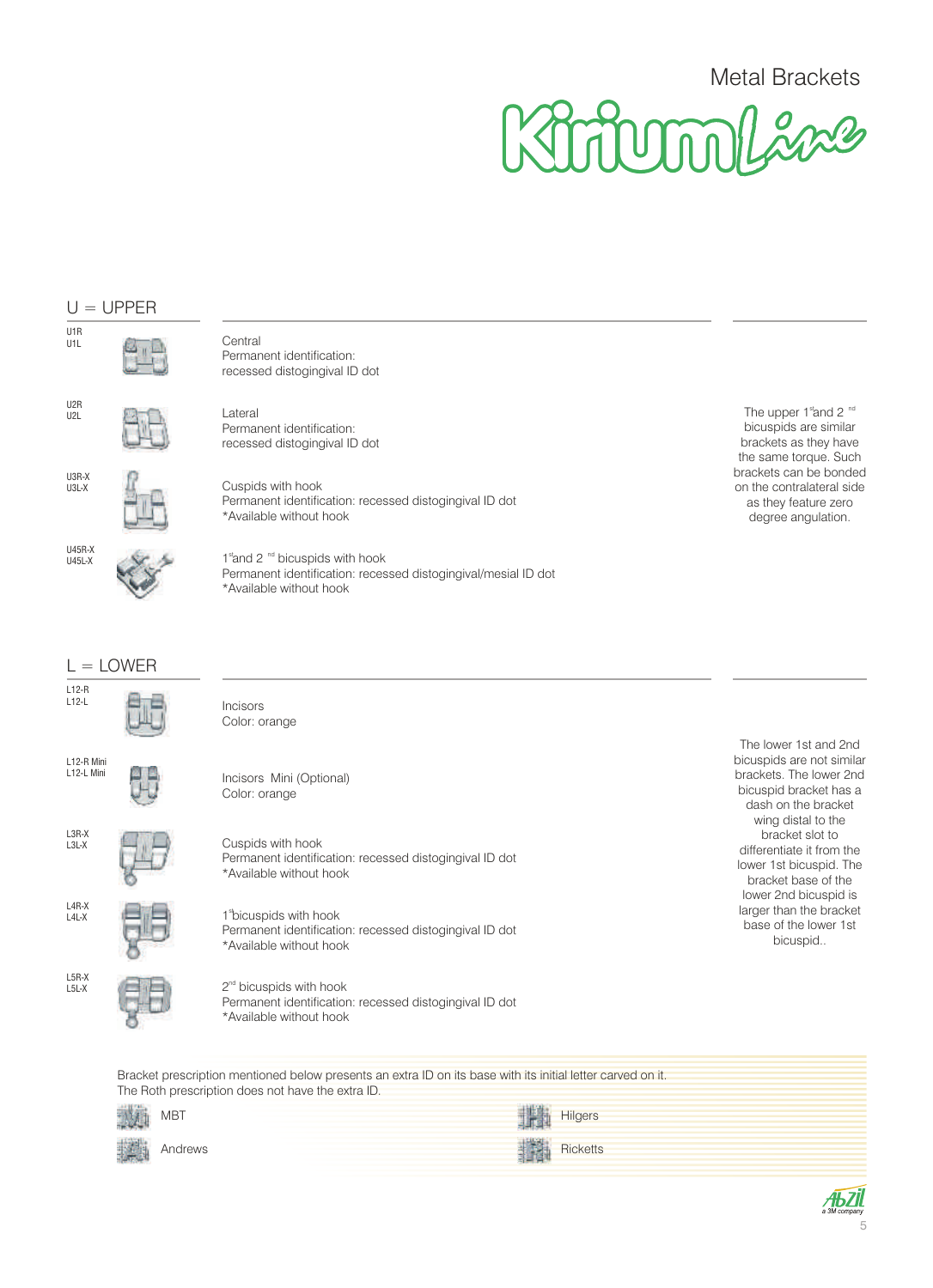#### Bracket replacement code

| $U = UPPER$                 |              |                |                          |     |       |                           | ID        |         | Slot .018x.030 |                | Slot .022x.030 |
|-----------------------------|--------------|----------------|--------------------------|-----|-------|---------------------------|-----------|---------|----------------|----------------|----------------|
| Tooth                       | Prescription |                | Torque Angulation Height |     | Width | Base                      | Color     | Right   | Left           | Right          | Left           |
| Centrals                    | <b>MBT</b>   | $+17^{\circ}$  | 4 <sup>0</sup>           | 1.5 | 4.0   | M                         |           | 288-001 | 288-002        | 288-101        | 288-102        |
|                             | Roth         | $+12^{\circ}$  | $5^{\rm o}$              | 1.5 | 4.0   |                           |           | 262-001 | 262-002        | 262-101        | 262-102        |
|                             | Andrews      | $+7°$          | $5^{\rm o}$              | 1.5 | 4.0   | Α                         |           | 285-001 | 285-002        | 285-101        | 285-102        |
|                             | Hilgers      | $+22^{\circ}$  | $5^{\rm o}$              | 1.5 | 4.0   | Н                         |           | 293-001 | 293-002        | 293-101        | 293-102        |
|                             | Rickets      | $+22^{\circ}$  | $0^{\circ}$              | 1.5 | 4.0   | R                         |           | 290-001 | 290-002        | $\blacksquare$ | ÷,             |
| Laterals                    | <b>MBT</b>   | $+10^{\circ}$  | 8 <sup>0</sup>           | 1.9 | 3.2   | M                         | $\bullet$ | 288-011 | 288-012        | 288-111        | 288-112        |
|                             | Roth         | $+8^{\circ}$   | 9 <sup>0</sup>           | 1.9 | 3.2   | ÷,                        |           | 262-011 | 262-012        | 262-111        | 262-112        |
|                             | Andrews      | $+3^\circ$     | $9^{\circ}$              | 1.9 | 3.2   | Α                         |           | 285-011 | 285-012        | 285-111        | 285-112        |
|                             | Hilgers      | $+14^{\circ}$  | 8 <sup>0</sup>           | 1.9 | 3.2   | Н                         |           | 293-011 | 293-012        | 293-111        | 293-112        |
|                             | Rickets      | $+14^{\circ}$  | 80                       | 1.9 | 3.2   | R                         |           | 290-011 | 290-012        | $\overline{a}$ |                |
| Cuspids with hooks          | <b>MBT</b>   | 0 <sup>o</sup> | 8 <sup>0</sup>           | 1.4 | 3.6   | M                         |           | 288-021 | 288-022        | 288-121        | 288-122        |
|                             | Roth         | $-2^{0}$       | 11 <sup>0</sup>          | 1.4 | 3.6   |                           |           | 262-021 | 262-022        | 262-121        | 262-122        |
|                             | Andrews      | $-7°$          | 11 <sup>0</sup>          | 1.4 | 3.6   | Α                         |           | 285-021 | 285-022        | 285-121        | 285-122        |
|                             | Hilgers      | $+7^{\circ}$   | 10 <sup>o</sup>          | 1.4 | 3.6   | $\boldsymbol{\mathsf{H}}$ |           | 293-021 | 293-022        | 293-121        | 293-122        |
|                             | Rickets      | $+7^\circ$     | $5^{\rm o}$              | 1.4 | 3.6   | R                         |           | 290-021 | 290-022        | $\Box$         | $\overline{a}$ |
| Cuspids without hooks       | <b>MBT</b>   | $-7^{\circ}$   | 80                       | 1.4 | 3.6   | M                         | $\bullet$ | 288-023 | 288-024        | 288-123        | 288-124        |
|                             | Roth         | $-2^{0}$       | 11 <sup>0</sup>          | 1.4 | 3.6   | ÷,                        |           | 262-023 | 262-024        | 262-123        | 262-124        |
|                             | Andrews      | $-7°$          | 11 <sup>0</sup>          | 1.4 | 3.6   | Α                         |           | 285-023 | 285-024        | 285-123        | 285-124        |
|                             | Hilgers      | $+7°$          | 10 <sup>o</sup>          | 1.4 | 3.6   | H                         |           | 293-023 | 293-024        | 293-123        | 293-124        |
|                             | Rickets      | $+7^\circ$     | $5^{\rm o}$              | 1.4 | 3.6   | R                         |           | 290-023 | 290-024        | $\overline{a}$ |                |
| <b>Bicuspids with hooks</b> | <b>MBT</b>   | $-7°$          | $0^{\rm o}$              | 1.6 | 3.3   | M                         | $\bullet$ | 288-031 | 288-032        | 288-131        | 288-132        |
|                             | Roth         | $-7°$          | $0^{\rm o}$              | 1.6 | 3.3   | ÷,                        |           | 262-031 | 262-032        | 262-131        | 262-132        |
|                             | Andrews      | $-7°$          | $0^{\rm o}$              | 1.6 | 3.3   | Α                         |           | 285-031 | 285-032        | 285-131        | 285-132        |
|                             | Hilgers      | $-7°$          | $0^{\rm o}$              | 1.6 | 3.3   | Н                         |           | 293-031 | 293-032        | 293-131        | 293-132        |
|                             | Rickets      | 0 <sup>o</sup> | $0^{\rm o}$              | 1.6 | 3.3   | R                         |           | 290-031 | 290-032        | ä,             | ÷,             |
| Bicuspids without hooks     | <b>MBT</b>   | $-7°$          | 0 <sup>0</sup>           | 1.6 | 3.3   | M                         | $\bullet$ | 288-033 | 288-033        | 288-133        | 288-133        |
|                             | Roth         | $-7^{\circ}$   | 0 <sup>o</sup>           | 1.6 | 3.3   | ÷.                        |           | 262-033 | 262-033        | 262-133        | 262-133        |
|                             | Andrews      | $-7°$          | 0 <sup>0</sup>           | 1.6 | 3.3   | Α                         |           | 285-033 | 285-033        | 285-133        | 285-133        |
|                             | Hilgers      | $-7°$          | 0 <sup>o</sup>           | 1.6 | 3.3   | Н                         |           | 293-033 | 293-033        | 293-133        | 293-133        |
|                             | Rickets      | 0 <sup>o</sup> | 0 <sup>o</sup>           | 1.6 | 3.3   | R                         |           | 290-033 | 290-033        |                |                |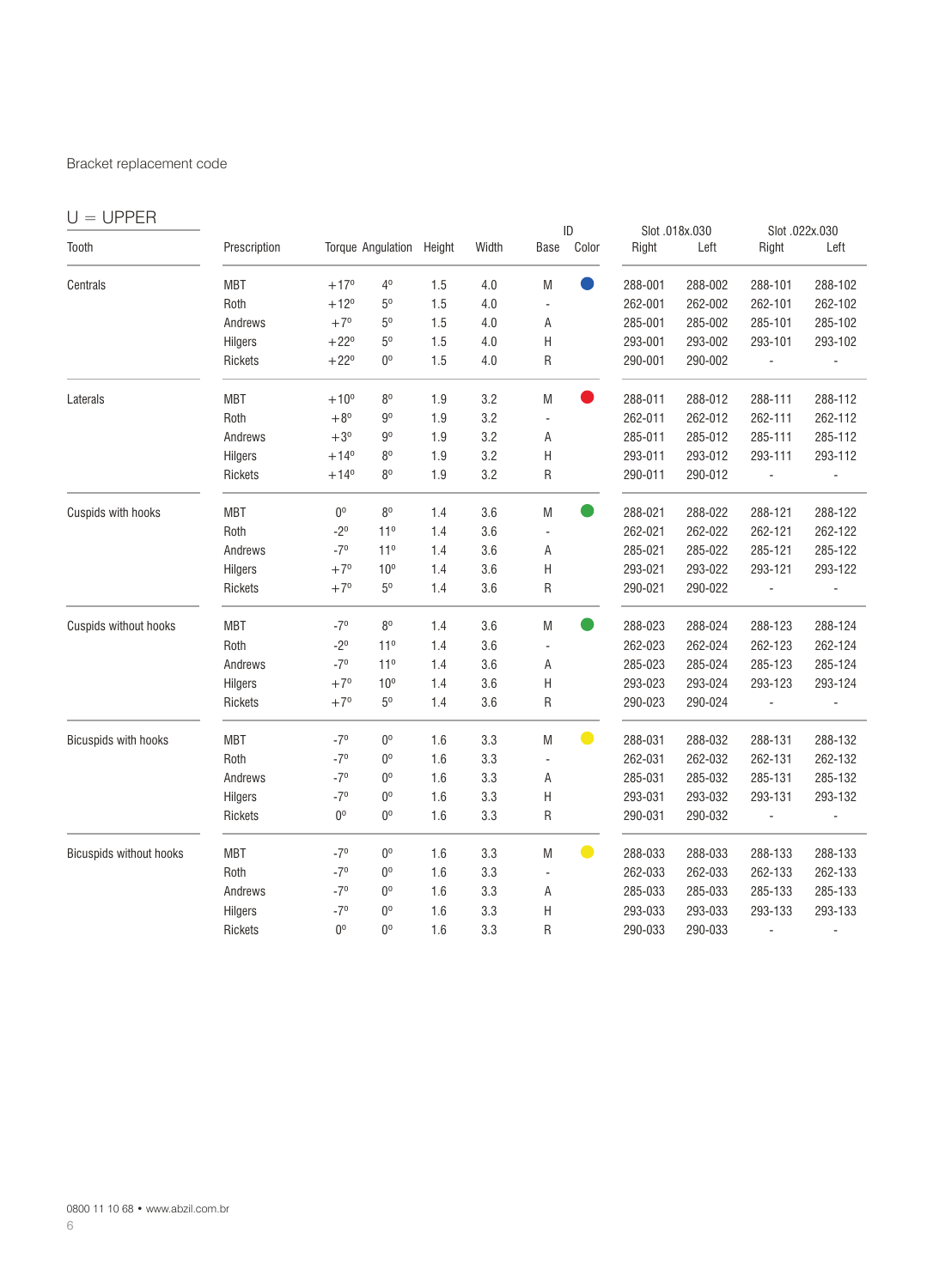| <b>LOWER</b><br>$=$                     |              |                |                   |        |         |                          |             |         |                        |                |                        |
|-----------------------------------------|--------------|----------------|-------------------|--------|---------|--------------------------|-------------|---------|------------------------|----------------|------------------------|
| Tooth                                   | Prescription |                | Torque Angulation | Height | Width   | Base                     | ID<br>Color | Right   | Slot .018x.030<br>Left | Right          | Slot .022x.030<br>Left |
| Incisors                                | <b>MBT</b>   | $-6^{\circ}$   | $0^{\rm o}$       | 1.9    | 2.9     | M                        |             | 288-045 | 288-045                | 288-145        | 288-145                |
|                                         | Roth         | $0^{\circ}$    | $0^{\circ}$       | 1.9    | 2.9     |                          |             | 262-045 | 262-045                | 262-145        | 262-145                |
|                                         | Andrews      | $0^{\circ}$    | $0^{\circ}$       | 1.9    | 2.9     | Α                        |             | 285-045 | 285-045                | 285-145        | 285-145                |
|                                         | Hilgers      | $0^{\circ}$    | $0^{\circ}$       | 1.9    | 2.9     | Н                        |             | 293-045 | 293-045                | 293-145        | 293-145                |
|                                         | Rickets      | $0^{\circ}$    | $0^{\circ}$       | 1.9    | 2.9     | R                        |             | 290-045 | 290-045                |                |                        |
| Incisors - Mini (optional)              | <b>MBT</b>   | $-6^{\circ}$   | $0^{\circ}$       | 1.6    | 2.5     | M                        |             | 288-046 | 288-046                | 288-146        | 288-146                |
|                                         | Roth         | $0^{\circ}$    | $0^{\circ}$       | 1.6    | 2.5     | ÷,                       |             | 262-046 | 262-046                | 262-146        | 262-146                |
|                                         | Andrews      | $0^{\circ}$    | $0^{\circ}$       | 1.6    | 2.5     | Α                        |             | 285-046 | 285-046                | 285-146        | 285-146                |
|                                         | Hilgers      | $0^{\circ}$    | $0^{\circ}$       | 1.6    | 2.5     | Н                        |             | 293-046 | 293-046                | 293-146        | 293-146                |
|                                         | Rickets      | $0^{\circ}$    | $0^{\circ}$       | 1.6    | 2.5     | R                        |             | 290-046 | 290-046                |                |                        |
| Cuspids with hooks                      | <b>MBT</b>   | 0 <sup>o</sup> | 3 <sup>0</sup>    | 1.4    | 3.6     | M                        |             | 288-051 | 288-052                | 288-151        | 288-152                |
|                                         | Roth         | $-11^0$        | 5 <sup>0</sup>    | 1.4    | 3.6     | $\overline{\phantom{a}}$ |             | 262-051 | 262-052                | 262-151        | 262-152                |
|                                         | Andrews      | $-11^0$        | 5 <sup>0</sup>    | 1.4    | 3.6     | Α                        |             | 285-051 | 285-052                | 285-151        | 285-152                |
|                                         | Hilgers      | $+7°$          | $+5^{\circ}$      | 1.4    | 3.6     | H                        |             | 293-051 | 293-052                | 293-151        | 293-152                |
|                                         | Rickets      | $+7°$          | 5 <sup>0</sup>    | 1.4    | 3.6     | R                        |             | 290-051 | 290-052                |                |                        |
| Cuspids without hooks                   | <b>MBT</b>   | $-6^\circ$     | 3 <sup>o</sup>    | 1.4    | 3.6     | M                        |             | 288-053 | 288-054                | 288-153        | 288-154                |
| 1st Bicuspids with hooks                | Roth         | $-11^{\circ}$  | 5 <sup>0</sup>    | 1.4    | 3.6     | ÷,                       |             | 262-053 | 262-054                | 262-153        | 262-154                |
|                                         | Andrews      | $-11^0$        | 5 <sup>0</sup>    | 1.4    | 3.6     | Α                        |             | 285-053 | 285-054                | 285-153        | 285-154                |
|                                         | Hilgers      | $+7^{\circ}$   | $+5^{\circ}$      | 1.4    | 3.6     | Η                        |             | 293-053 | 293-054                | 293-153        | 293-154                |
|                                         | Rickets      | $+7°$          | $5^{\rm o}$       | 1.4    | 3.6     | R                        |             | 290-053 | 290-054                |                |                        |
|                                         | <b>MBT</b>   | $-12°$         | $2^{\circ}$       | 1.6    | 3.3     | M                        | O           | 288-061 | 288-062                | 288-161        | 288-162                |
|                                         | Roth         | $-17°$         | $2^{\circ}$       | 1.6    | 3.3     | ÷,                       |             | 262-061 | 262-062                | 262-161        | 262-162                |
|                                         | Andrews      | $-17°$         | $2^{\circ}$       | 1.6    | 3.3     | Α                        |             | 285-061 | 285-062                | 285-161        | 285-162                |
|                                         | Hilgers      | $-11^0$        | $0^{\circ}$       | 1.6    | 3.3     | Н                        |             | 293-061 | 293-062                | 293-161        | 293-162                |
|                                         | Rickets      | 0 <sup>o</sup> | 0 <sup>0</sup>    | 1.6    | 3.3     | R                        | $\bullet$   | 290-031 | 290-032                | $\blacksquare$ |                        |
| 1st Bicuspids without hooks             | <b>MBT</b>   | $-12°$         | $2^{\circ}$       | 1.6    | 3.3     | M                        | O           | 288-063 | 288-064                | 288-163        | 288-164                |
|                                         | Roth         | $-17°$         | $2^{\circ}$       | 1.6    | 3.3     |                          |             | 262-063 | 262-064                | 262-163        | 262-164                |
|                                         | Andrews      | $-17°$         | 2 <sup>0</sup>    | 1.6    | 3.3     | Α                        |             | 285-063 | 285-064                | 285-163        | 285-164                |
|                                         | Hilgers      | $-110$         | $0^{\rm o}$       | 1.6    | 3.3     | Н                        |             | 293-063 | 293-064                | 293-163        | 293-164                |
|                                         | Rickets      | $0^{\circ}$    | $0^{\rm o}$       | 1.6    | 3.3     | R                        | $\bullet$   | 290-033 | 290-033                |                |                        |
| 2 <sup>nd</sup> Bicuspids with hooks    | MBT          | $-17°$         | $2^{\circ}$       | 1.6    | 3.3     | M                        |             | 288-071 | 288-072                | 288-171        | 288-172                |
|                                         | Roth         | $-22^{\circ}$  | $2^{\circ}$       | 1.6    | 3.3     |                          |             | 262-071 | 262-072                | 262-171        | 262-172                |
|                                         | Andrews      | $-22^{\circ}$  | $2^{\circ}$       | 1.6    | 3.3     | Α                        |             | 285-071 | 285-072                | 285-171        | 285-172                |
|                                         | Hilgers      | $-17°$         | $0^{\rm o}$       | 1.6    | 3.3     | Н                        |             | 293-071 | 293-072                | 293-171        | 293-172                |
|                                         | Rickets      | $0^{\rm o}$    | $0^{\rm o}$       | 1.6    | $3.3\,$ | R                        | $\bullet$   | 290-031 | 290-032                |                |                        |
| 2 <sup>nd</sup> Bicuspids without hooks | MBT          | $-17°$         | $2^{\rm o}$       | 1.6    | 3.3     | M                        |             | 288-073 | 288-074                | 288-173        | 288-174                |
|                                         | Roth         | $-22^{\circ}$  | $2^{\rm o}$       | 1.6    | 3.3     |                          |             | 262-073 | 262-074                | 262-173        | 262-174                |
|                                         | Andrews      | $-22^{\circ}$  | 2 <sup>0</sup>    | 1.6    | 3.3     | Α                        |             | 285-073 | 285-074                | 285-173        | 285-174                |
|                                         | Hilgers      | $-17°$         | $0^{\rm o}$       | 1.6    | 3.3     | Н                        |             | 293-073 | 293-074                | 293-173        | 293-174                |
|                                         | Rickets      | $0^{\rm o}$    | $0^{\rm o}$       | 1.6    | $3.3\,$ | ${\sf R}$                |             | 290-033 | 290-033                |                |                        |

 $A<sub>B</sub>Zil$ 7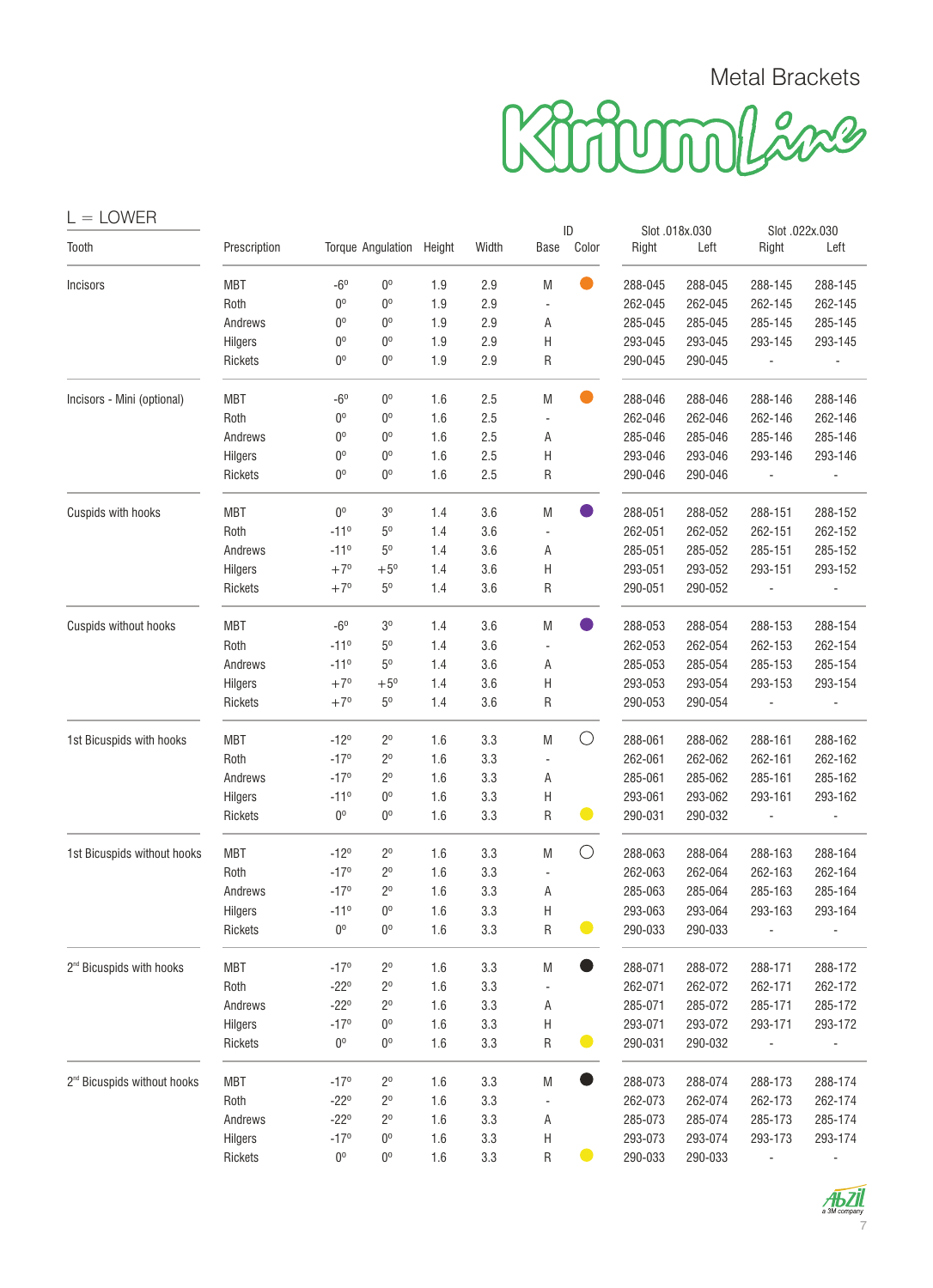



Agile bracket design provides comfort for the patient and reliability for the orthodontists. Its bracket ID makes bracket positioning easier during bonding. The 80-micron base provides good strength for bracket positioning and for the application of orthodontic forces.

#### Characteristics and **Benefits**

80-micron base mesh: Better bond strength

17/4 steel: Better strength

Vertical demarcation: Assists in accurate bracket positioning

Rounded corners: Enhance comfort for patients

Low profile bracket (mini): More comfort for patients



Prescription

**MBT** Roth Roth Mini Roth Mini Vertical Slot **Edgewise** 

> The mini size is available for the Roth Mini and the Roth Mini Vertical Slot.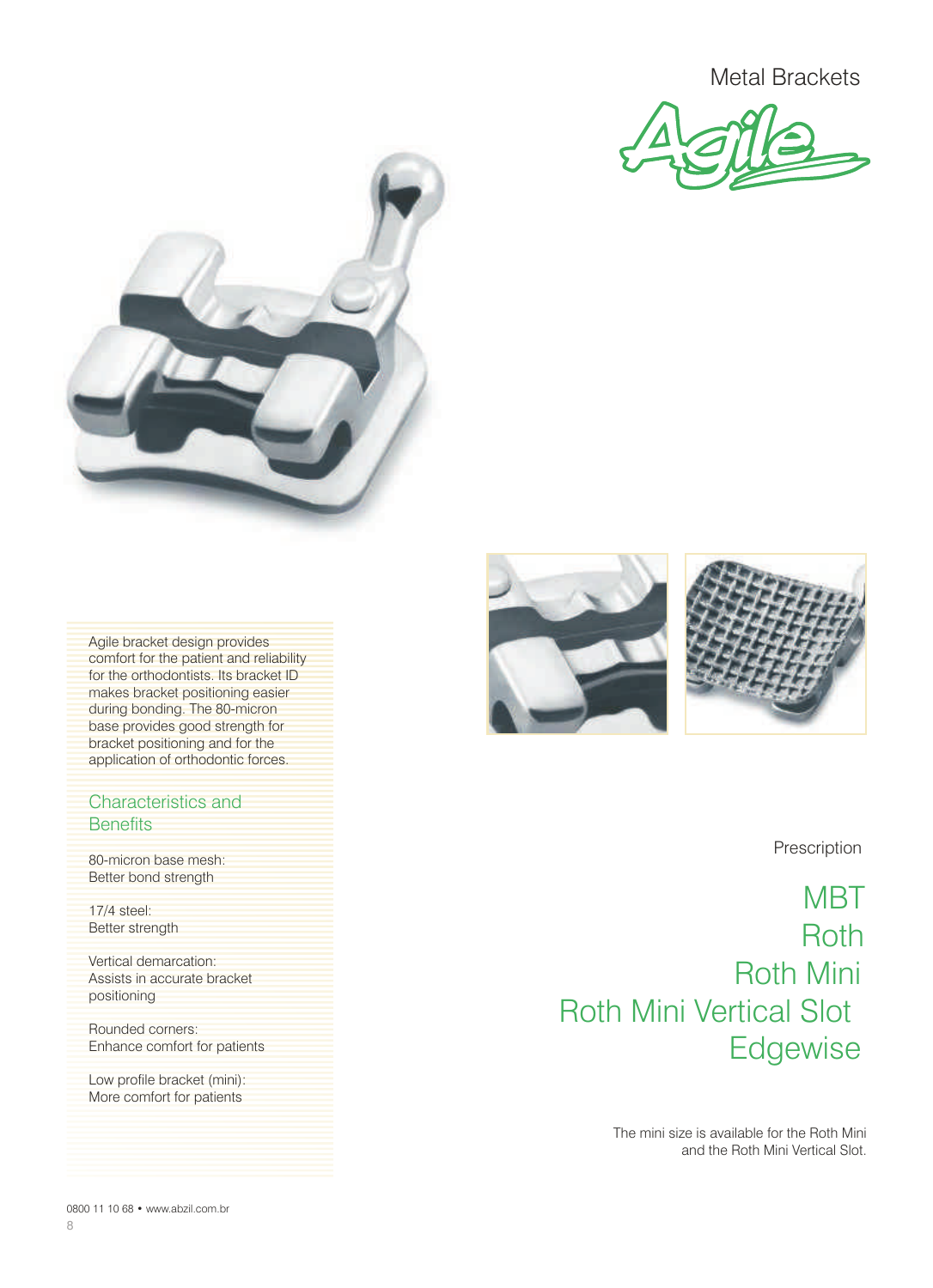

#### $U = UPPER$



\*Available without hook

2<sup>nd</sup> bicuspids with hook

\*Available without hook

The upper 1 stand 2 nd bicuspids are similar brackets.

The lower 1 stand 2 nd bicuspids are not similar brackets. The lower 2<sup>nd</sup> bicuspid bracket has a dash on the bracket wing distal to the bracket slot to differentiate it from the lower 1 bicuspid. The bracket base of the lower 2<sup>nd</sup> bicuspid is larger than the bracket base of the lower 1st bicuspid.



L5R-X L5L-X

> Vertical Slot Agile Mini in Roth prescription is also available with Vertical Slot .020x.020

Permanent identification: recessed distogingival ID dot

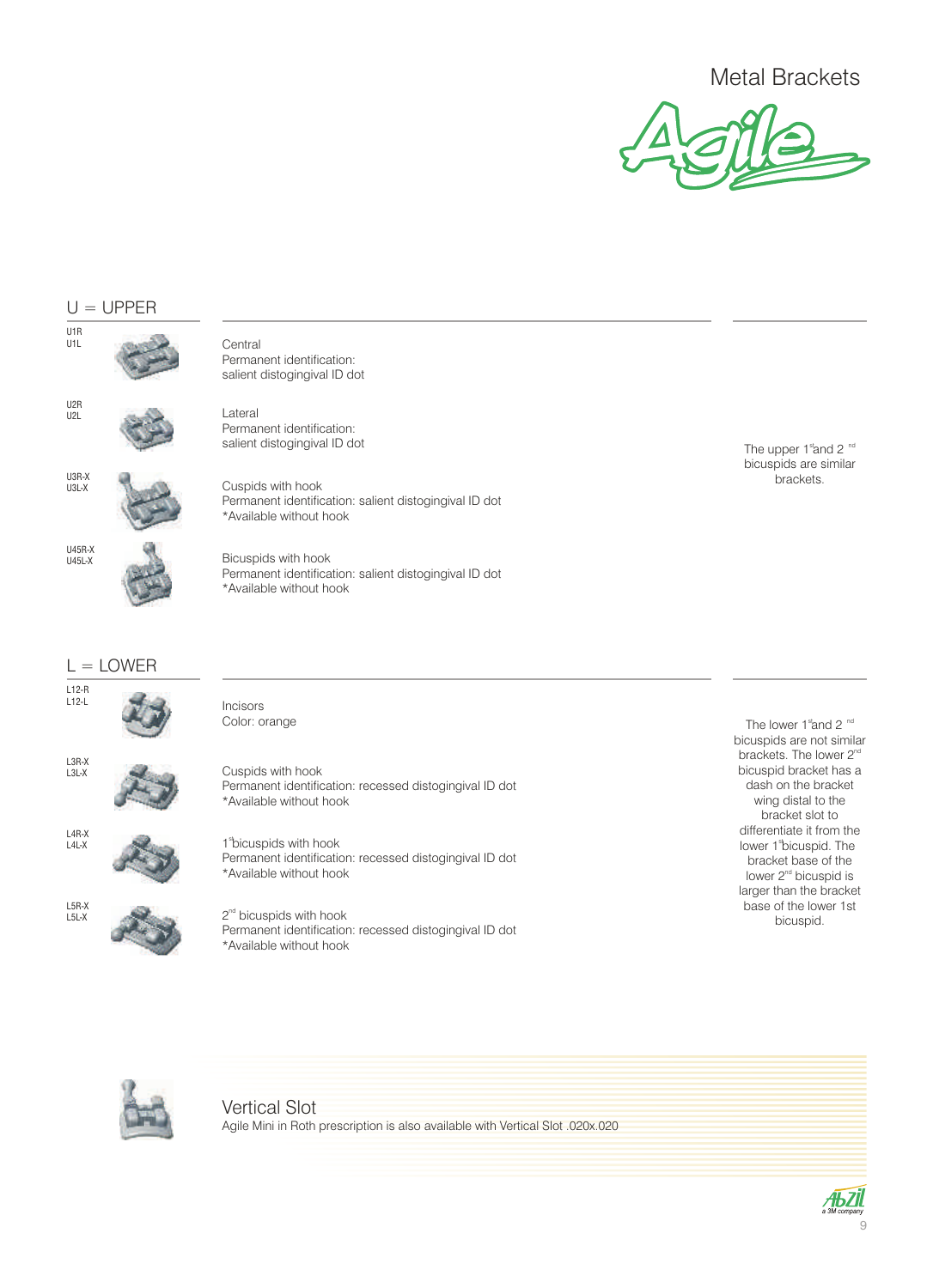#### Bracket replacement code

| $U = UPPER$                    |                             |                |                          |        |       |      |                |         |                        |         |                        |
|--------------------------------|-----------------------------|----------------|--------------------------|--------|-------|------|----------------|---------|------------------------|---------|------------------------|
| Tooth                          | Prescription                |                | <b>Torque Angulation</b> | Height | Width | Base | ID<br>Color    | Right   | Slot .018x.028<br>Left | Right   | Slot .022x.028<br>Left |
| Central                        | <b>MBT</b>                  | $+17^{\circ}$  | 40                       | 1.3    | 3.7   |      |                | 272-001 | 272-002                | 272-101 | 272-102                |
|                                | Roth                        | $+12^{\circ}$  | 5 <sup>0</sup>           | 1.3    | 3.7   |      |                | 270-001 | 270-002                | 270-101 | 270-102                |
|                                | Roth Mini                   | $+12^{\circ}$  | $5^{\rm o}$              | 1.3    | 3.2   |      |                | 273-001 | 273-002                | 273-101 | 273-102                |
|                                | Roth Mini Vertical Slot+12° |                | 5 <sup>0</sup>           | 1.6    | 3.2   |      |                | 274-001 | 274-002                | 274-101 | 274-102                |
|                                | Edgewise                    | 0 <sup>0</sup> | $0^{\rm o}$              | 1.4    | 4.1   |      |                | 275-001 | 275-001                | 275-101 | 275-101                |
| Lateral                        | <b>MBT</b>                  | $+10^{0}$      | 8 <sup>0</sup>           | 1.7    | 3.0   |      |                | 272-011 | 272-012                | 272-111 | 272-112                |
|                                | Roth                        | $+8^{0}$       | $9^{\rm o}$              | 1.7    | 3.0   | L.   |                | 270-011 | 270-012                | 270-111 | 270-112                |
|                                | Roth Mini                   | $+8^{0}$       | $9^{\circ}$              | 1.7    | 2.7   | ä,   |                | 273-011 | 273-012                | 273-111 | 273-112                |
|                                | Roth Mini Vertical Slot+8°  |                | 9 <sup>0</sup>           | 1.8    | 2.7   |      |                | 274-011 | 274-012                | 274-111 | 274-112                |
|                                | Edgewise                    | 0 <sup>o</sup> | $0^{\circ}$              | 1.4    | 3.3   | ÷,   |                | 275-002 | 275-002                | 275-102 | 275-102                |
| Cuspids with hooks             | <b>MBT</b>                  | 0 <sup>0</sup> | 8 <sup>0</sup>           | 1.3    | 3.5   |      |                | 272-021 | 272-022                | 272-121 | 272-122                |
|                                | Roth                        | $-2^{0}$       | 11 <sup>0</sup>          | 1.3    | 3.5   |      |                | 270-021 | 270-022                | 270-121 | 270-122                |
|                                | Roth Mini                   | $-2^{0}$       | 11 <sup>0</sup>          | 1.4    | 3.0   |      |                | 273-021 | 273-022                | 273-121 | 273-122                |
|                                | Roth Mini Vertical Slot-2°  |                | 11 <sup>0</sup>          | 1.6    | 3.0   |      |                | 274-021 | 274-022                | 274-121 | 274-122                |
|                                | Edgewise                    | 0 <sup>o</sup> | $0^{\circ}$              | 1.4    | 3.7   |      |                | 275-006 | 275-007                | 275-106 | 275-107                |
| Cuspids without hooks          | <b>MBT</b>                  | $-7°$          | 8 <sup>0</sup>           | 1.3    | 3.5   |      |                | 272-023 | 272-024                | 272-123 | 272-124                |
|                                | Roth                        | $-2^{0}$       | 11 <sup>0</sup>          | 1.3    | 3.5   |      |                | 270-023 | 270-024                | 270-123 | 270-124                |
|                                | <b>Roth Mini</b>            | $-2^{0}$       | 11 <sup>0</sup>          | 1.4    | 3.0   |      |                | 273-023 | 273-024                | 273-123 | 273-124                |
|                                | Roth Mini Vertical Slot-2°  |                | 11 <sup>0</sup>          | 1.6    | 3.0   |      |                | 274-023 | 274-024                | 274-123 | 274-124                |
|                                | Edgewise                    | 0 <sup>0</sup> | $0^{\circ}$              | 1.4    | 3.7   |      |                | 275-003 | 275-003                | 275-103 | 275-103                |
| Bicuspids with hooks           | <b>MBT</b>                  | $-7°$          | $0^{\rm o}$              | 1.4    | 3.2   |      | $\blacksquare$ | 272-031 | 272-032                | 272-131 | 272-132                |
|                                | Roth                        | $-7^{\circ}$   | 0 <sup>0</sup>           | 1.4    | 3.2   |      |                | 270-031 | 270-032                | 270-131 | 270-132                |
|                                | <b>Roth Mini</b>            | $-7°$          | $0^{\rm o}$              | 1.4    | 2.9   |      |                | 273-031 | 273-032                | 273-131 | 273-132                |
|                                | Roth Mini Vertical Slot-7°  |                | $0^{\rm o}$              | 1.6    | 2.9   |      |                | 274-031 | 274-032                | 274-131 | 274-132                |
|                                | Edgewise                    | 0 <sup>o</sup> | $0^{\rm o}$              | 1.8    | 3.3   |      |                | 275-008 | 275-009                | 275-108 | 275-109                |
| <b>Bicuspids without hooks</b> | <b>MBT</b>                  | $-7^{\circ}$   | 0 <sup>o</sup>           | 1.4    | 3.2   |      | $\bullet$      | 272-033 | 272-033                | 272-133 | 272-133                |
|                                | Roth                        | $-7^{\circ}$   | 0 <sup>0</sup>           | 1.4    | 3.2   |      |                | 270-033 | 270-033                | 270-133 | 270-133                |
|                                | <b>Roth Mini</b>            | $-7°$          | 0 <sup>0</sup>           | 1.4    | 2.9   |      |                | 273-033 | 273-033                | 273-133 | 273-133                |
|                                | Roth Mini Vertical Slot-7°  |                | 0 <sup>o</sup>           | 1.6    | 2.9   |      |                | 274-033 | 274-033                | 274-133 | 274-133                |
|                                | Edgewise                    | 0 <sup>o</sup> | 0 <sup>o</sup>           | 1.8    | 3.3   |      |                | 275-005 | 275-005                | 275-105 | 275-105                |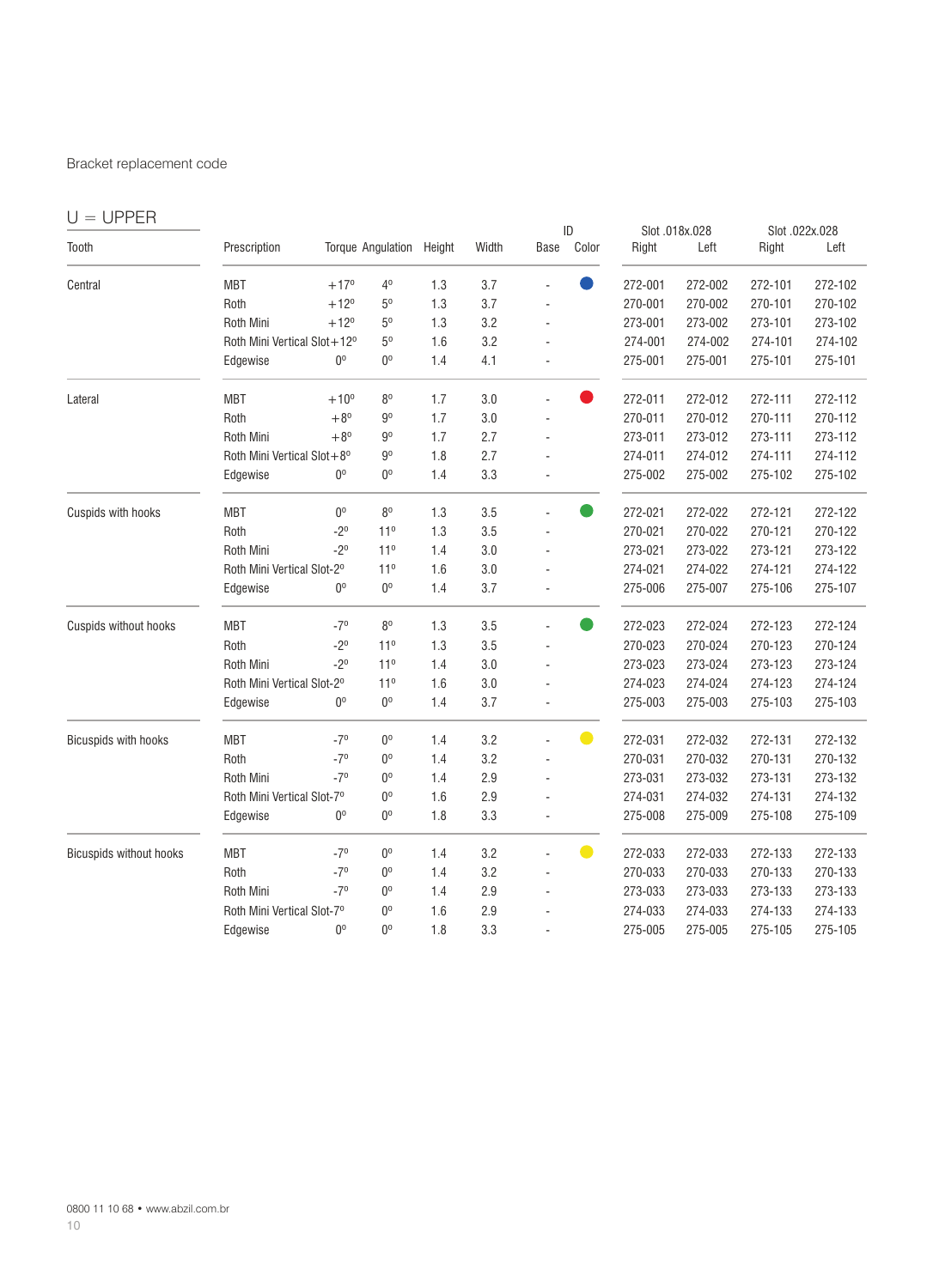

| )VV<br>JI |  |
|-----------|--|
|-----------|--|

| Tooth                                  | Prescription                |                | Torque Angulation Height |     | Width   | Base | Color          | Right   | Left    | Right   | Left    |
|----------------------------------------|-----------------------------|----------------|--------------------------|-----|---------|------|----------------|---------|---------|---------|---------|
| Incisors                               | <b>MBT</b>                  | $-6^{\circ}$   | $0^{\circ}$              | 1.7 | 2.5     |      |                | 272-045 | 272-045 | 272-145 | 272-145 |
|                                        | Roth                        | $0^{\circ}$    | 0 <sup>o</sup>           | 1.7 | 2.5     |      |                | 270-045 | 270-045 | 270-145 | 270-145 |
|                                        | Roth Mini                   | 0 <sup>0</sup> | 0 <sup>0</sup>           | 1.7 | 2.3     |      |                | 273-045 | 273-045 | 273-145 | 273-145 |
|                                        | Roth Mini Vertical Slot 0°  |                | 0 <sup>o</sup>           | 1.9 | 2.3     |      |                | 274-045 | 274-045 | 274-145 | 274-145 |
|                                        | Edgewise                    | $0^{\circ}$    | 0 <sup>o</sup>           | 1.6 | 2.5     |      |                | 275-010 | 275-010 | 275-110 | 275-110 |
| Cuspids with hooks                     | <b>MBT</b>                  | 0 <sup>0</sup> | 3 <sup>0</sup>           | 1.3 | 3.5     | ÷,   | $\blacksquare$ | 272-051 | 272-052 | 272-151 | 272-152 |
|                                        | Roth                        | $-110$         | 5 <sup>0</sup>           | 1.3 | 3.5     |      |                | 270-051 | 270-052 | 270-151 | 270-152 |
|                                        | Roth Mini                   | $-11^0$        | $5^{\circ}$              | 1.6 | 3.0     | ä,   |                | 273-051 | 273-052 | 273-151 | 273-152 |
|                                        | Roth Mini Vertical Slot-11º |                | 5 <sup>o</sup>           | 1.6 | 3.0     | ä,   |                | 274-051 | 274-052 | 274-151 | 274-152 |
|                                        | Edgewise                    | 0 <sup>0</sup> | 0 <sup>o</sup>           | 1.4 | 3.7     | ÷,   |                | 275-007 | 275-006 | 275-107 | 275-106 |
| Cuspids without hooks                  | <b>MBT</b>                  | $-6^\circ$     | 3 <sup>o</sup>           | 1.3 | 3.5     |      | $\bullet$      | 272-053 | 272-054 | 272-153 | 272-154 |
|                                        | Roth                        | $-11^0$        | 5 <sup>0</sup>           | 1.3 | 3.5     |      |                | 270-053 | 270-054 | 270-153 | 270-154 |
|                                        | Roth Mini                   | $-11^0$        | $5^{\circ}$              | 1.6 | 3.0     |      |                | 273-053 | 273-054 | 273-153 | 273-154 |
|                                        | Roth Mini Vertical Slot-11º |                | 5 <sup>0</sup>           | 1.6 | $3.0\,$ |      |                | 274-053 | 274-054 | 274-153 | 274-154 |
|                                        | Edgewise                    | $0^{\circ}$    | $0^{\circ}$              | 1.4 | 3.7     | ÷,   |                | 275-003 | 275-003 | 275-103 | 275-103 |
| 1 <sup>s</sup> Bicuspids with hooks    | <b>MBT</b>                  | $-12°$         | $2^{\circ}$              | 1.4 | 3.2     |      | $\bigcirc$     | 272-061 | 272-062 | 272-161 | 272-162 |
|                                        | Roth                        | $-17°$         | $2^{\circ}$              | 1.4 | 3.2     |      |                | 270-061 | 270-062 | 270-161 | 270-162 |
|                                        | Roth Mini                   | $-17°$         | $2^{\circ}$              | 1.6 | 2.9     |      |                | 273-061 | 273-062 | 273-161 | 273-162 |
|                                        | Roth Mini Vertical Slot-17° |                | $2^{\circ}$              | 1.7 | 2.9     | ä,   |                | 274-061 | 274-062 | 274-161 | 274-162 |
|                                        | Edgewise                    | $0^{\circ}$    | $0^{\circ}$              | 1.8 | 3.3     |      | $\bullet$      | 275-009 | 275-008 | 275-109 | 275-108 |
| 1 <sup>s</sup> Bicuspids without hooks | <b>MBT</b>                  | $-12°$         | $2^{\circ}$              | 1.4 | 3.2     | L.   | $\bigcirc$     | 272-063 | 272-064 | 272-163 | 272-164 |
|                                        | Roth                        | $-17°$         | $2^{\circ}$              | 1.4 | 3.2     | ÷,   |                | 270-063 | 270-064 | 270-163 | 270-164 |
|                                        | Roth Mini                   | $-17°$         | $2^{\circ}$              | 1.6 | 2.9     |      |                | 273-063 | 273-064 | 273-163 | 273-164 |
|                                        | Roth Mini Vertical Slot-17° |                | $2^{\circ}$              | 1.7 | 2.9     |      |                | 274-063 | 274-064 | 274-163 | 274-164 |
|                                        | Edgewise                    | 0 <sup>0</sup> | 0 <sup>o</sup>           | 1.8 | 3.3     |      |                | 275-005 | 275-005 | 275-105 | 275-105 |
| 2 <sup>s</sup> Bicuspids with hooks    | <b>MBT</b>                  | $-17°$         | $2^{\circ}$              | 1.4 | 3.2     |      |                | 272-071 | 272-072 | 272-171 | 272-172 |
|                                        | Roth                        | $-22^{\circ}$  | $2^{\circ}$              | 1.4 | 3.2     | ÷,   |                | 270-071 | 270-072 | 270-171 | 270-172 |
|                                        | Roth Mini                   | $-22°$         | $2^{\circ}$              | 1.6 | 2.9     | ÷,   |                | 273-071 | 273-072 | 273-171 | 273-172 |
|                                        | Roth Mini Vertical Slot-22° |                | $2^{\circ}$              | 1.7 | 2.9     |      |                | 274-071 | 274-072 | 274-171 | 274-172 |
|                                        | Edgewise                    | 0 <sup>o</sup> | 0 <sup>o</sup>           | 1.8 | 3.3     |      | $\bullet$      | 275-009 | 275-008 | 275-109 | 275-108 |
| 2 <sup>s</sup> Bicuspids without hooks | <b>MBT</b>                  | $-17°$         | $2^{\circ}$              | 1.4 | 3.2     | L.   | $\bullet$      | 272-073 | 272-074 | 272-173 | 272-174 |
|                                        | Roth                        | $-22^{\circ}$  | $2^{\circ}$              | 1.4 | 3.2     | ÷    |                | 270-073 | 270-074 | 270-173 | 270-174 |
|                                        | Roth Mini                   | $-22^{\circ}$  | $2^{\circ}$              | 1.6 | 2.9     |      |                | 273-073 | 273-074 | 273-173 | 273-174 |
|                                        | Roth Mini Vertical Slot-22° |                | $2^{\circ}$              | 1.7 | 2.9     |      |                | 274-073 | 274-074 | 274-173 | 274-174 |
|                                        | Edgewise                    | 0 <sup>0</sup> | 0 <sup>o</sup>           | 1.8 | 3.3     |      |                | 275-005 | 275-005 | 275-105 | 275-105 |

| ID        |         | Slot .018x.028 | Slot .022x.028 |         |
|-----------|---------|----------------|----------------|---------|
| Color     | Right   | Left           | Right          | Left    |
|           | 272-045 | 272-045        | 272-145        | 272-145 |
|           | 270-045 | 270-045        | 270-145        | 270-145 |
|           | 273-045 | 273-045        | 273-145        | 273-145 |
|           | 274-045 | 274-045        | 274-145        | 274-145 |
|           | 275-010 | 275-010        | 275-110        | 275-110 |
| m,        | 272-051 | 272-052        | 272-151        | 272-152 |
|           | 270-051 | 270-052        | 270-151        | 270-152 |
|           | 273-051 | 273-052        | 273-151        | 273-152 |
|           | 274-051 | 274-052        | 274-151        | 274-152 |
| O         | 275-007 | 275-006        | 275-107        | 275-106 |
|           | 272-053 | 272-054        | 272-153        | 272-154 |
|           | 270-053 | 270-054        | 270-153        | 270-154 |
|           | 273-053 | 273-054        | 273-153        | 273-154 |
|           | 274-053 | 274-054        | 274-153        | 274-154 |
|           | 275-003 | 275-003        | 275-103        | 275-103 |
| O         | 272-061 | 272-062        | 272-161        | 272-162 |
|           | 270-061 | 270-062        | 270-161        | 270-162 |
|           | 273-061 | 273-062        | 273-161        | 273-162 |
|           | 274-061 | 274-062        | 274-161        | 274-162 |
| $\bullet$ | 275-009 | 275-008        | 275-109        | 275-108 |
| C .       | 272-063 | 272-064        | 272-163        | 272-164 |
|           | 270-063 | 270-064        | 270-163        | 270-164 |
|           | 273-063 | 273-064        | 273-163        | 273-164 |
|           | 274-063 | 274-064        | 274-163        | 274-164 |
|           | 275-005 | 275-005        | 275-105        | 275-105 |
|           | 272-071 | 272-072        | 272-171        | 272-172 |
|           | 270-071 | 270-072        | 270-171        | 270-172 |
|           | 273-071 | 273-072        | 273-171        | 273-172 |
|           | 274-071 | 274-072        | 274-171        | 274-172 |
|           | 275-009 | 275-008        | 275-109        | 275-108 |
|           | 272-073 | 272-074        | 272-173        | 272-174 |
|           | 270-073 | 270-074        | 270-173        | 270-174 |
|           | 273-073 | 273-074        | 273-173        | 273-174 |
|           | 274-073 | 274-074        | 274-173        | 274-174 |
|           | 275-005 | 275-005        | 275-105        | 275-105 |

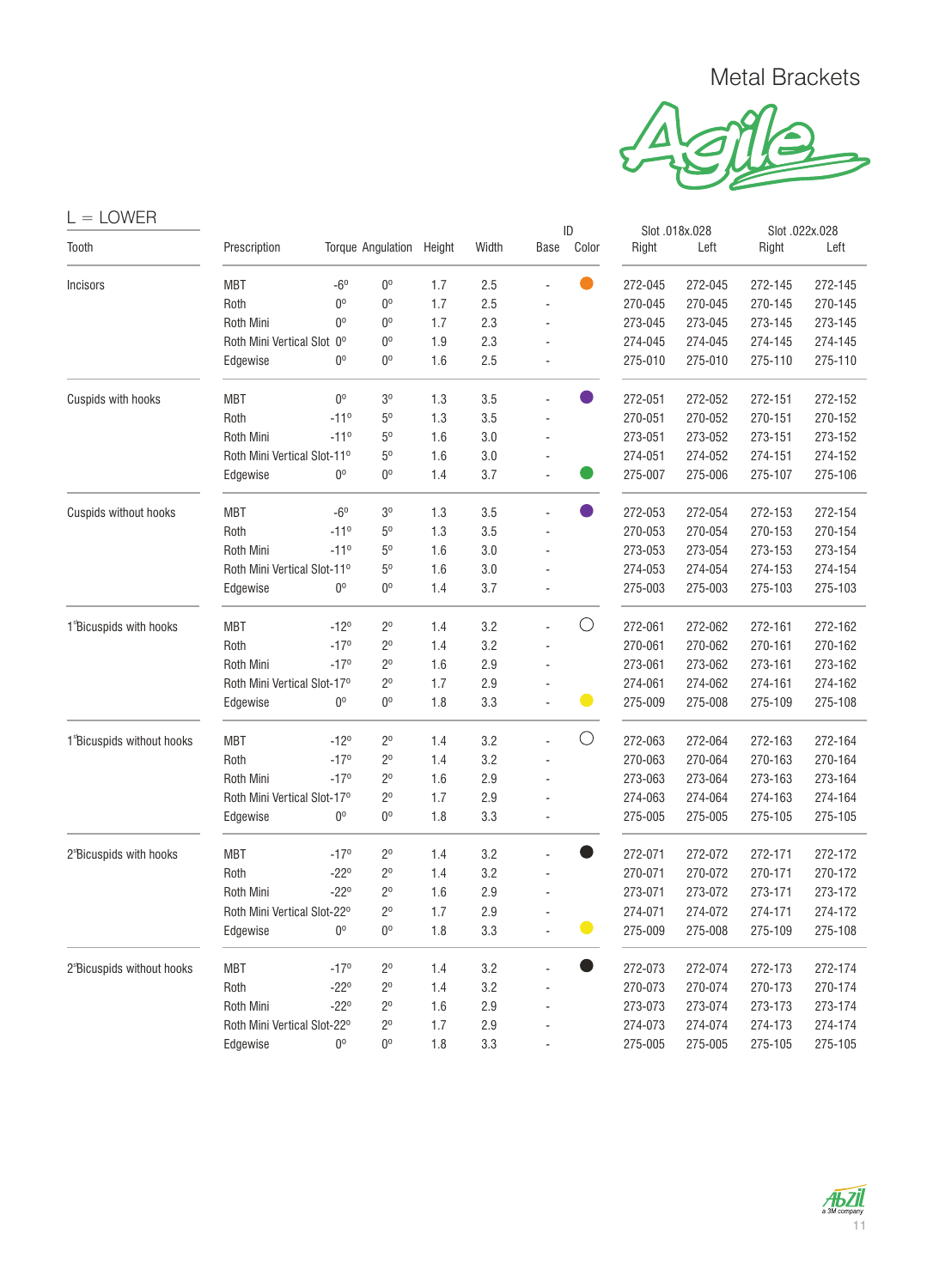#### $U = UPPER$

| U1R<br>U1L                  |             | Central<br>Permanent identification:<br>salient distogingival ID dot                                                             |
|-----------------------------|-------------|----------------------------------------------------------------------------------------------------------------------------------|
| U <sub>2</sub> R<br>U2L     |             | Lateral<br>Permanent identification:<br>salient distogingival ID dot                                                             |
| U3R-X<br>U3L-X              |             | Cuspids with hook<br>Permanent identification: salient distogingival ID dot<br>*Available without hook                           |
| <b>U45R-X</b><br>$U45L-X$   |             | 1st and 2 <sup>nd</sup> Bicuspids with hook<br>Permanent identification: salient distogingival ID dot<br>*Available without hook |
|                             | $L =$ LOWER |                                                                                                                                  |
| L <sub>1R</sub><br>L1L      |             | Incisors<br>Color: orange                                                                                                        |
| $L2R-X$<br>$L2L-X$          |             | Cuspids with hook<br>Permanent identification:<br>recessed distogingival ID dot                                                  |
| $L3R-X$<br>$L3L-X$          |             | Cuspids with hook<br>Permanent identification: recessed distogingival ID dot<br>*Available without hook                          |
| L4R-X<br>L <sub>4</sub> L-X |             | 1 <sup>s</sup> bicuspids with hook<br>Permanent identification: recessed distogingival ID dot<br>*Available without hook         |

L4R-X L4L-X

2<sup>nd</sup> bicuspids with hook Permanent identification: recessed distogingival ID dot \*Available without hook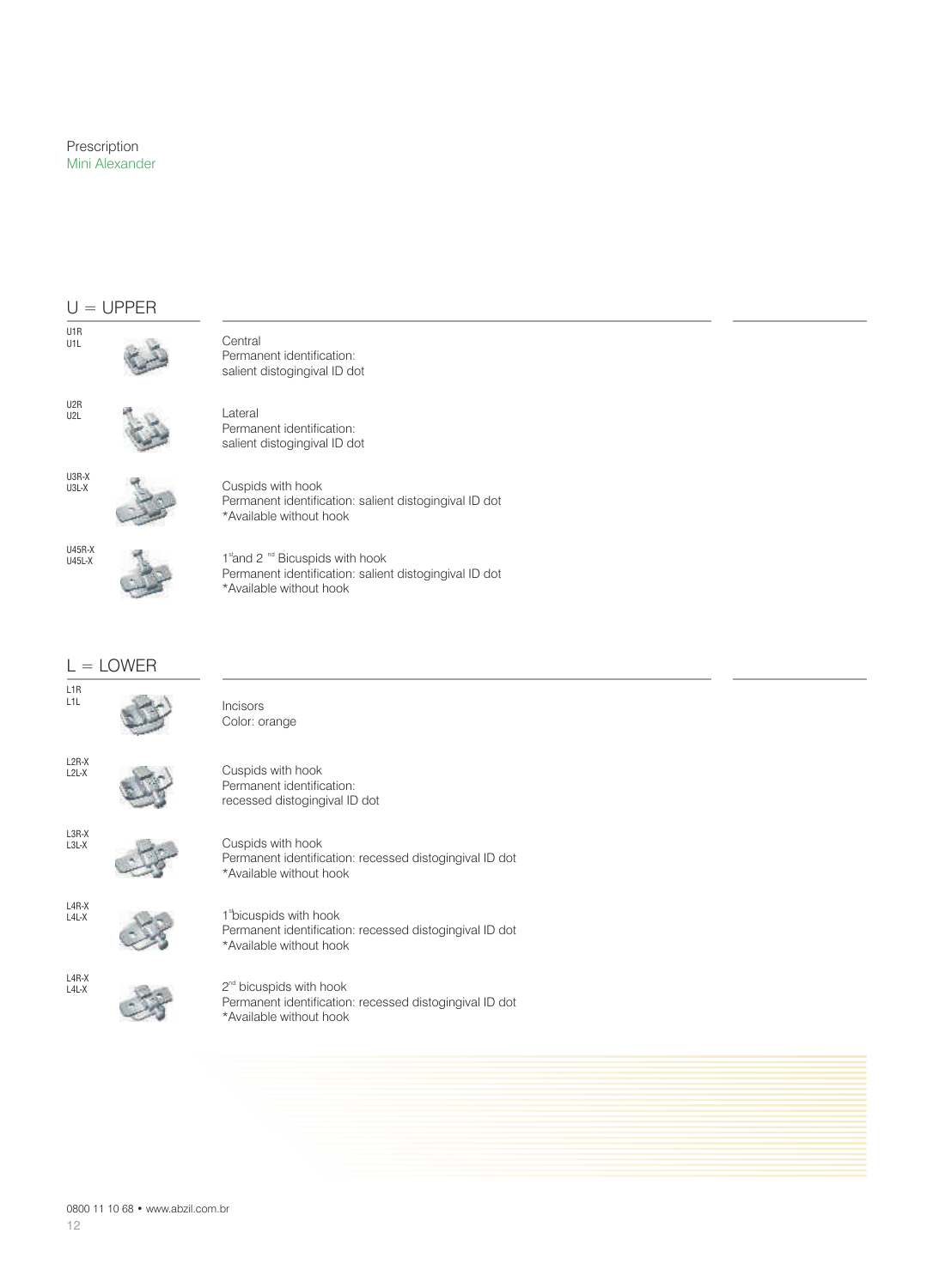## Bracket replacement code **Mini Alexander**

| $U = UPPER$                    |                |               |                   |        |       |                          |             |         |                        |                         |         |
|--------------------------------|----------------|---------------|-------------------|--------|-------|--------------------------|-------------|---------|------------------------|-------------------------|---------|
| Tooth                          | Prescription   |               | Torque Angulation | Height | Width | Base                     | ID<br>Color | Right   | Slot .018x.028<br>Left | Slot .022x.028<br>Right | Left    |
| Central                        | Mini Alexander | $+15^{\circ}$ | 5 <sup>0</sup>    | 1.6    | 3.5   | $\overline{\phantom{a}}$ |             | 210-001 | 210-002                | 210-101                 | 210-102 |
| Lateral                        | Mini Alexander | $+8^{0}$      | 8 <sup>0</sup>    | 1.7    | 2.8   | $\overline{\phantom{a}}$ |             | 210-011 | 210-012                | 210-111                 | 210-112 |
| Cuspids with hooks             | Mini Alexander | $-2^{\circ}$  | $11^{\circ}$      | 1.6    | 6.0   | $\sim$                   |             | 210-021 | 210-022                | 210-121                 | 210-122 |
| <b>Bicuspids with hooks</b>    | Mini Alexander | $-7°$         | $0^{\circ}$       | 1.6    | 5.2   | $\overline{\phantom{a}}$ |             | 210-031 | 210-031                | 210-131                 | 210-131 |
| <b>Bicuspids without hooks</b> | Mini Alexander | $-7^{\circ}$  | $0^{\circ}$       | 1.6    | 5.2   | $\overline{\phantom{a}}$ |             | 210-033 | 210-033                | 210-133                 | 210-133 |

|--|--|

| ∟∪ , , ∟ , ,                           |                | ID            |                          |        |       |      | Slot .018x.028 | Slot .022x.028 |         |         |         |
|----------------------------------------|----------------|---------------|--------------------------|--------|-------|------|----------------|----------------|---------|---------|---------|
| Tooth                                  | Prescription   |               | <b>Torque Angulation</b> | Height | Width | Base | Color          | Right          | Left    | Right   | Left    |
| Central Incisors without hooks         | Mini Alexander | $-4^{\circ}$  | $0^{\circ}$              | 2.0    | 4.4   |      |                | 210-045        | 210-045 | 210-145 | 210-145 |
| Lateral Incisors                       | Mini Alexander | $-4^{\circ}$  | $0^{\circ}$              | 2.0    | 4.4   |      |                | 210-046        | 210-046 | 210-146 | 210-146 |
| Cuspids with hooks                     | Mini Alexander | $-7^{\circ}$  | 6 <sup>0</sup>           | 1.5    | 6.0   |      |                | 210-051        | 210-052 | 210-151 | 210-152 |
| 1 Bicuspids with hooks                 | Mini Alexander | $-11^{\circ}$ | $0^{\circ}$              | 1.7    | 5.2   | ۰    |                | 210-061        | 210-061 | 210-161 | 210-161 |
| 1 Bicuspids without hooks              | Mini Alexander | $-11^{\circ}$ | $0^{\circ}$              | 1.7    | 5.2   |      |                | 210-063        | 210-063 | 210-163 | 210-163 |
| 2 <sup>s</sup> Bicuspids with hooks    | Mini Alexander | $-17°$        | $0^{\circ}$              | 1.6    | 5.2   |      |                | 210-071        | 210-071 | 210-171 | 210-171 |
| 2 <sup>s</sup> Bicuspids without hooks | Mini Alexander | $-17°$        | 0 <sup>o</sup>           | 1.6    | 5.2   |      |                | 210-073        | 210-073 | 210-173 | 210-173 |

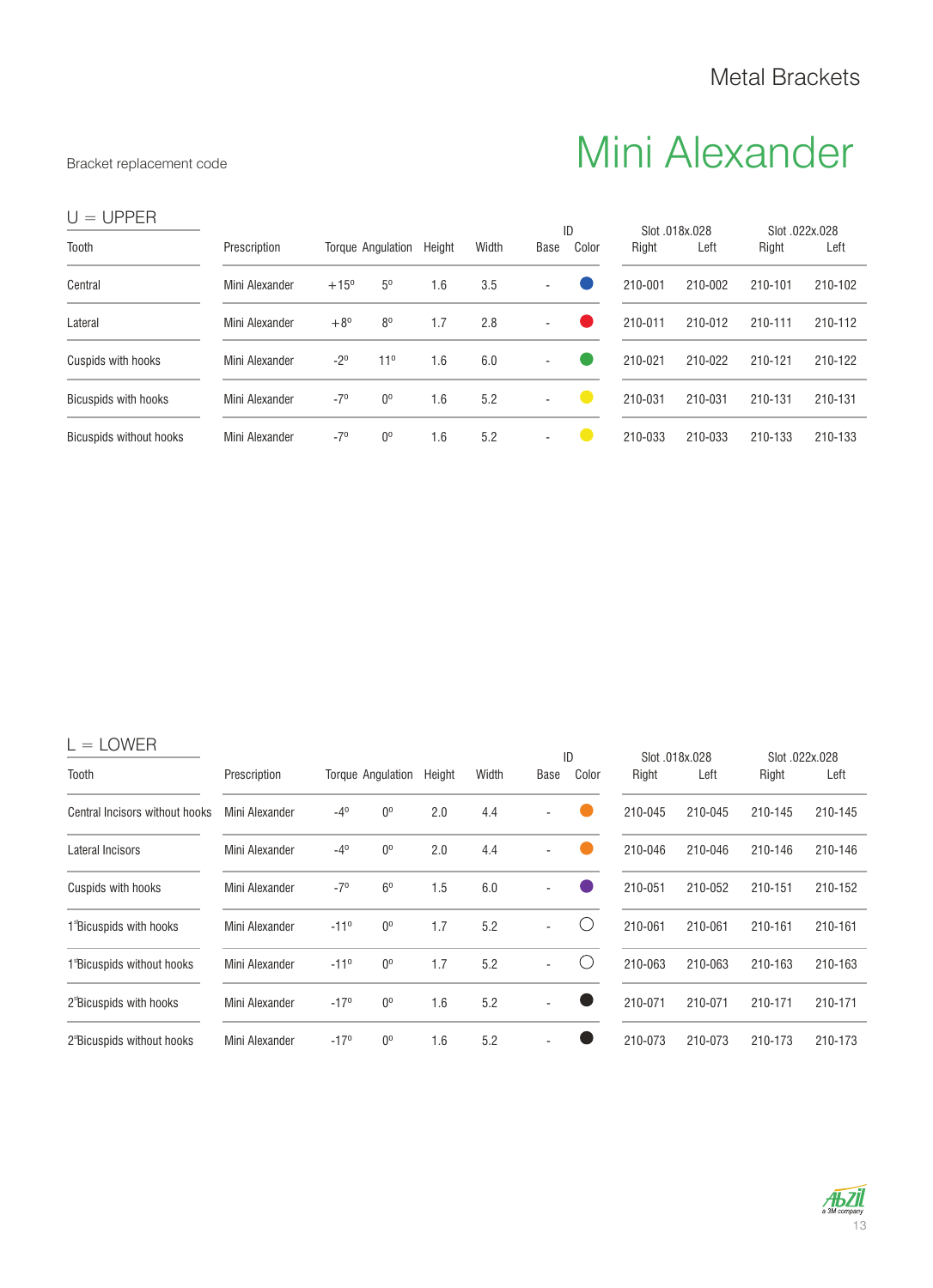Prescription Standard Edgewise